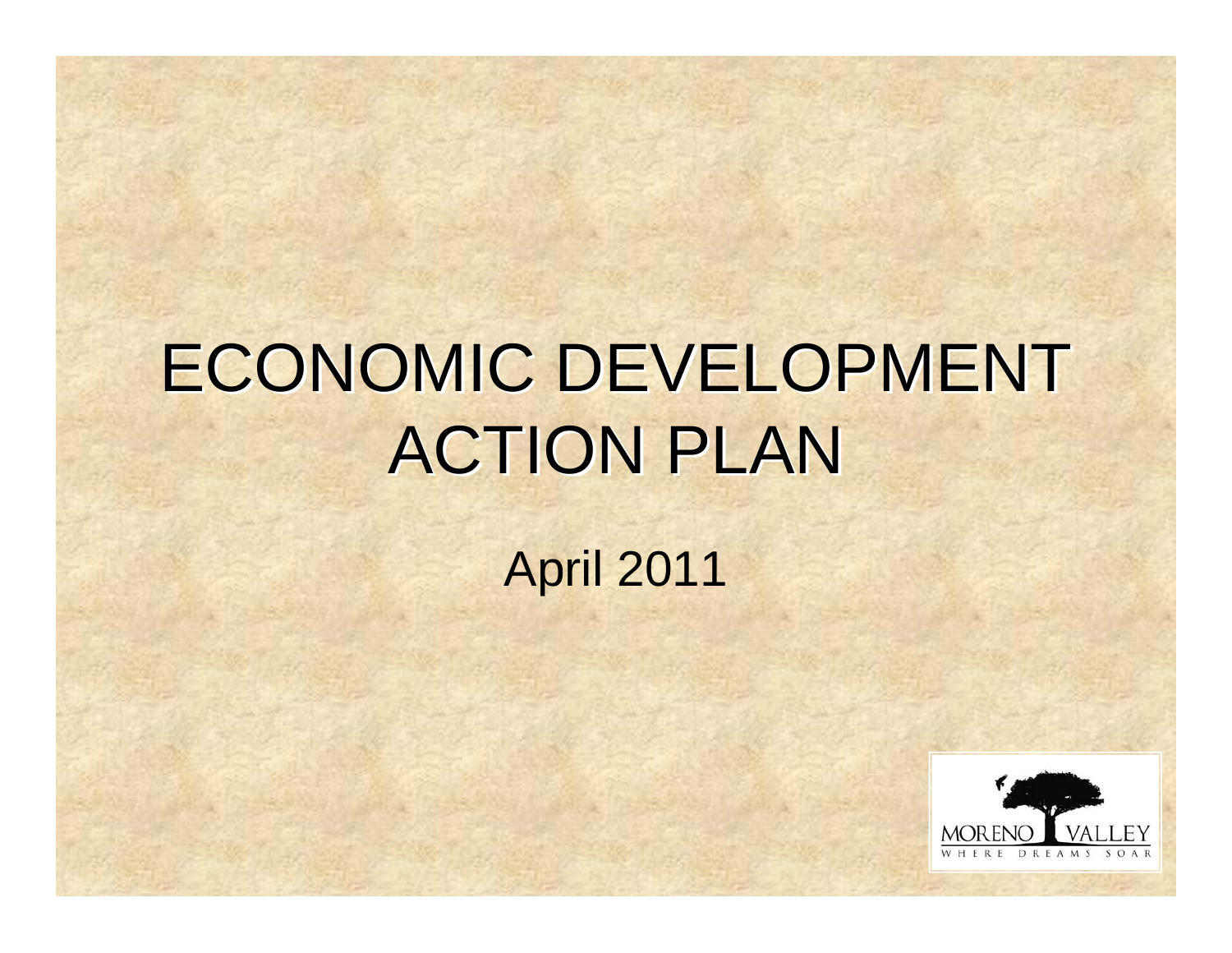### Recent Economic Development **Actions**

- Reformation of Economic Development Council **Subcommittee**
- Housing Element
- Developer's Workshop
- Proposed an Economic Development Plan Areas of **Opportunity**
- Working to enhance development services process
- Collaborating with a number of major Developers on advancing projects
- Studying ways to make Moreno Valley a "Best Place to do Business"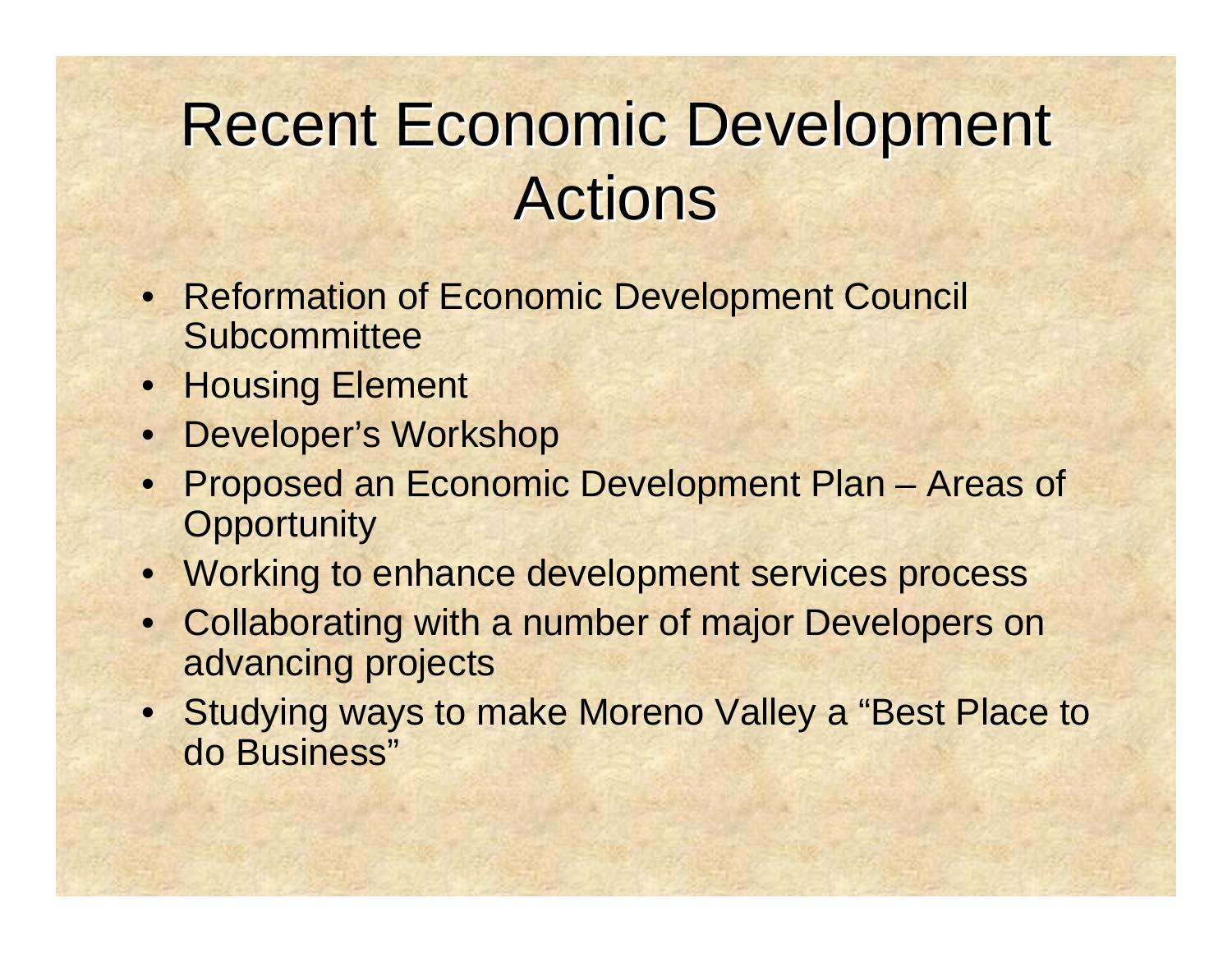### Economic Development Plan **Areas of Opportunity**

Eastern Moreno Valley-Rancho Belago City Center South Moreno Valley Industrial Specific Plan Area March LifeCareCenterpointe Business Park Alessandro Boulevard Sunnymead Boulevard Festival-IronwoodSunnymead Ranch-Lakeshore Village Marketplace TownGate Canyon Springs Plaza Proposed TownGate Highlands Edgemont Area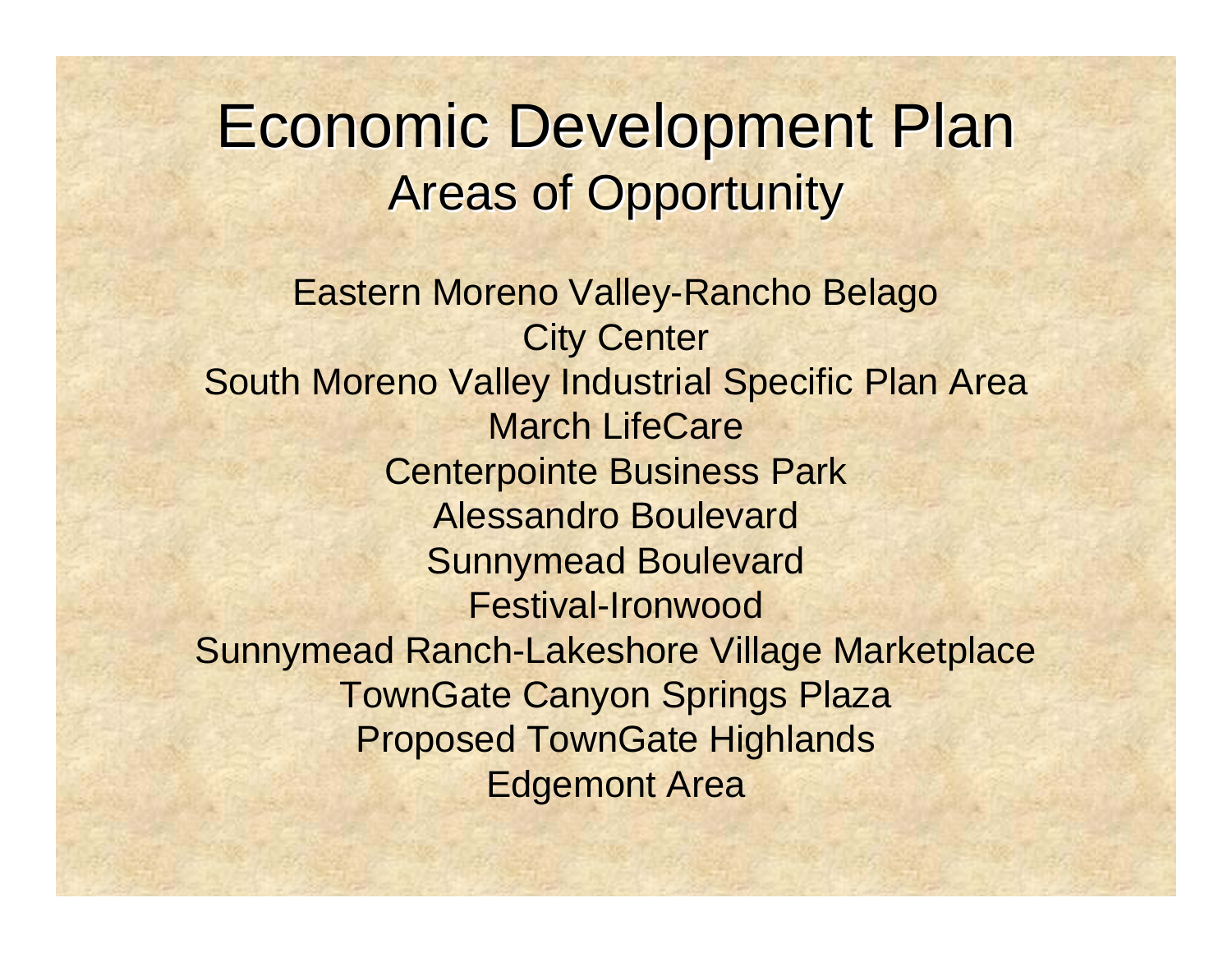### **Objectives for Economic** Development

- Create jobs locally and address City's high unemployment rate
- Address the Community's jobs to housing imbalance
- Strengthen and broaden the local economic foundation by attracting quality businesses
- Enhance City revenue generation from sources such as sales tax, property tax, transient occupancy tax, and utility tax – all aimed at improving quality of life in Moreno Valley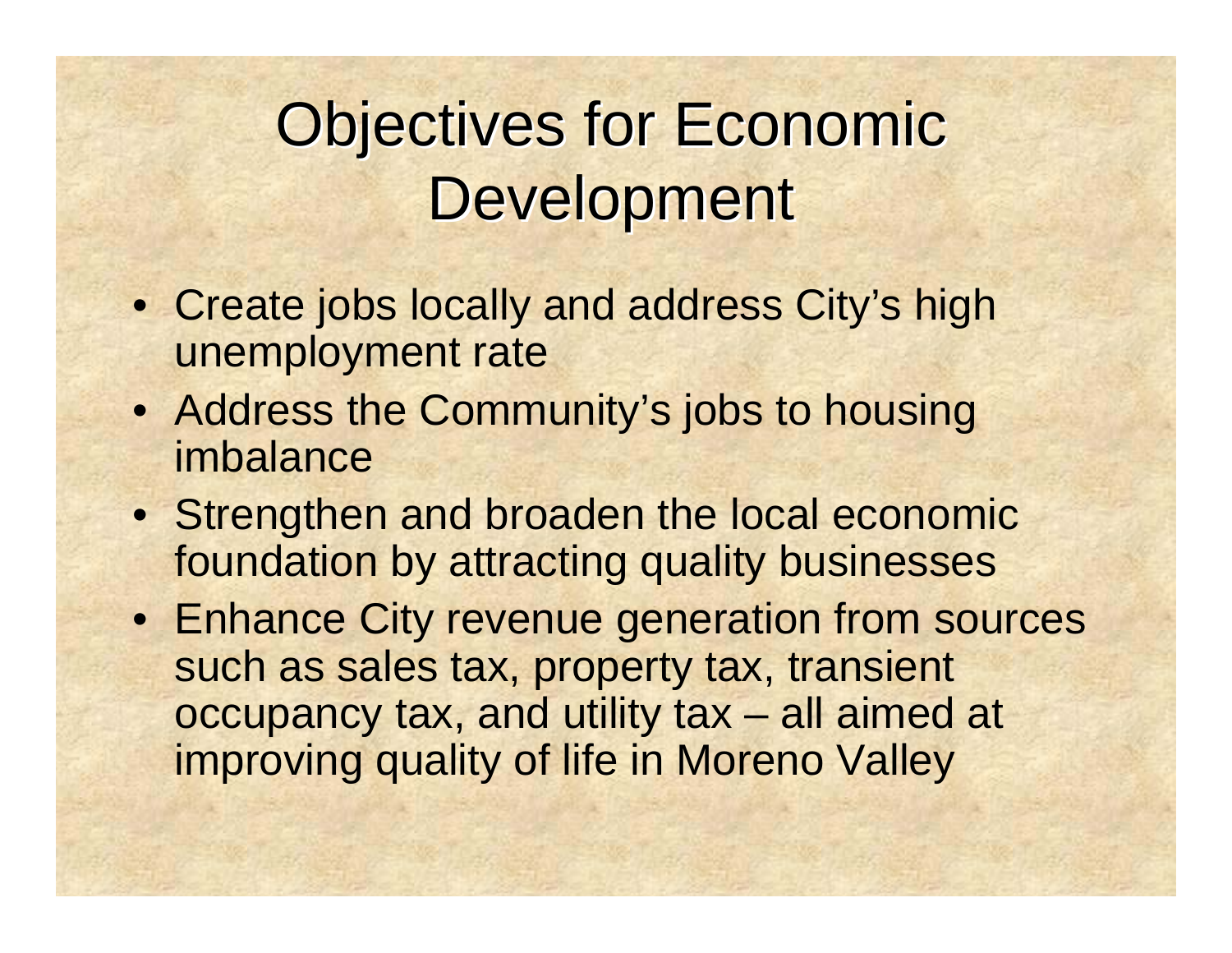**Economic Development Action Plan** Focusing on key initiatives to be provided in 2 years

**TownGate** Centerpointe Business Park South Moreno Valley Industrial Area Eastern Moreno Valley – Rancho Belago City Center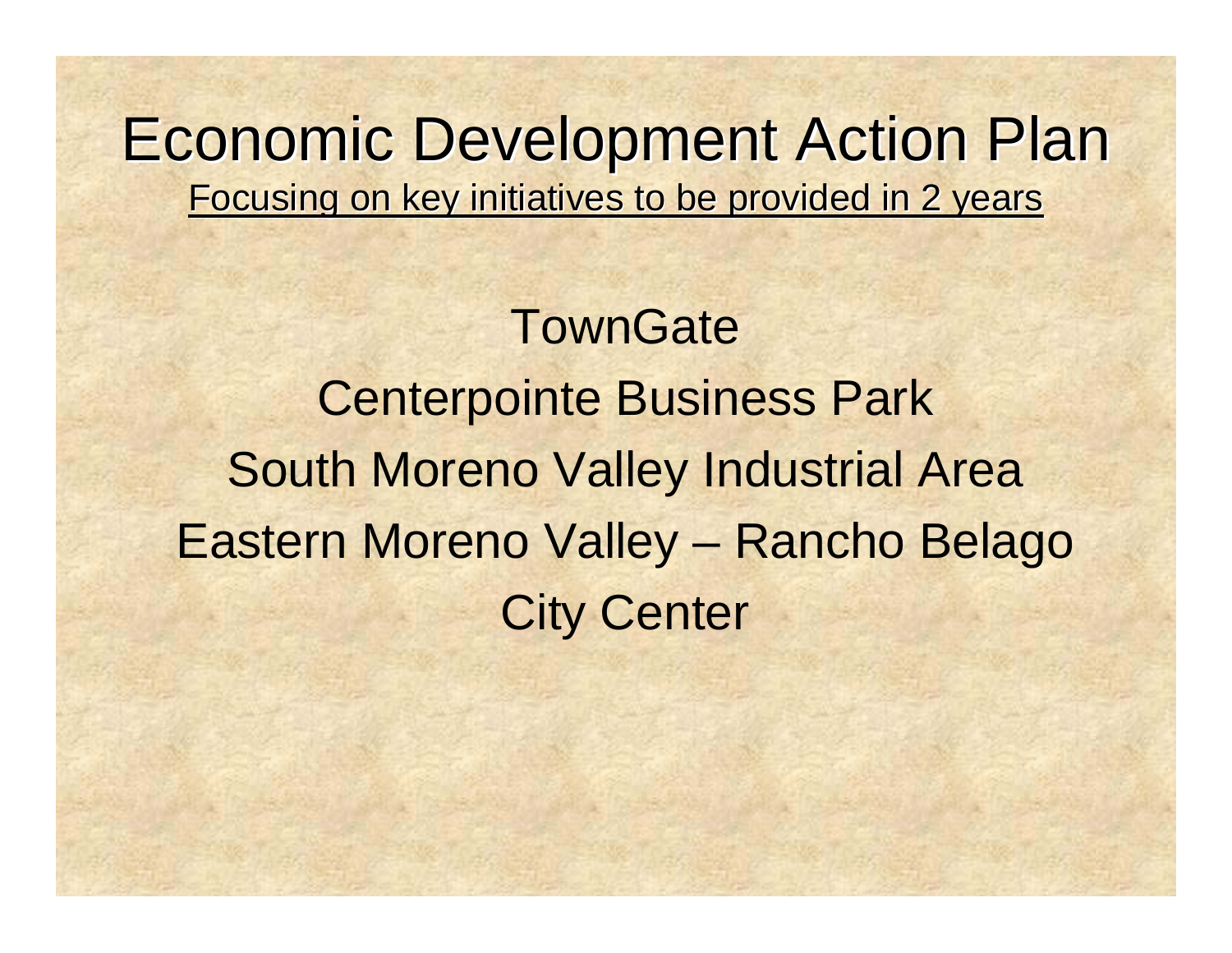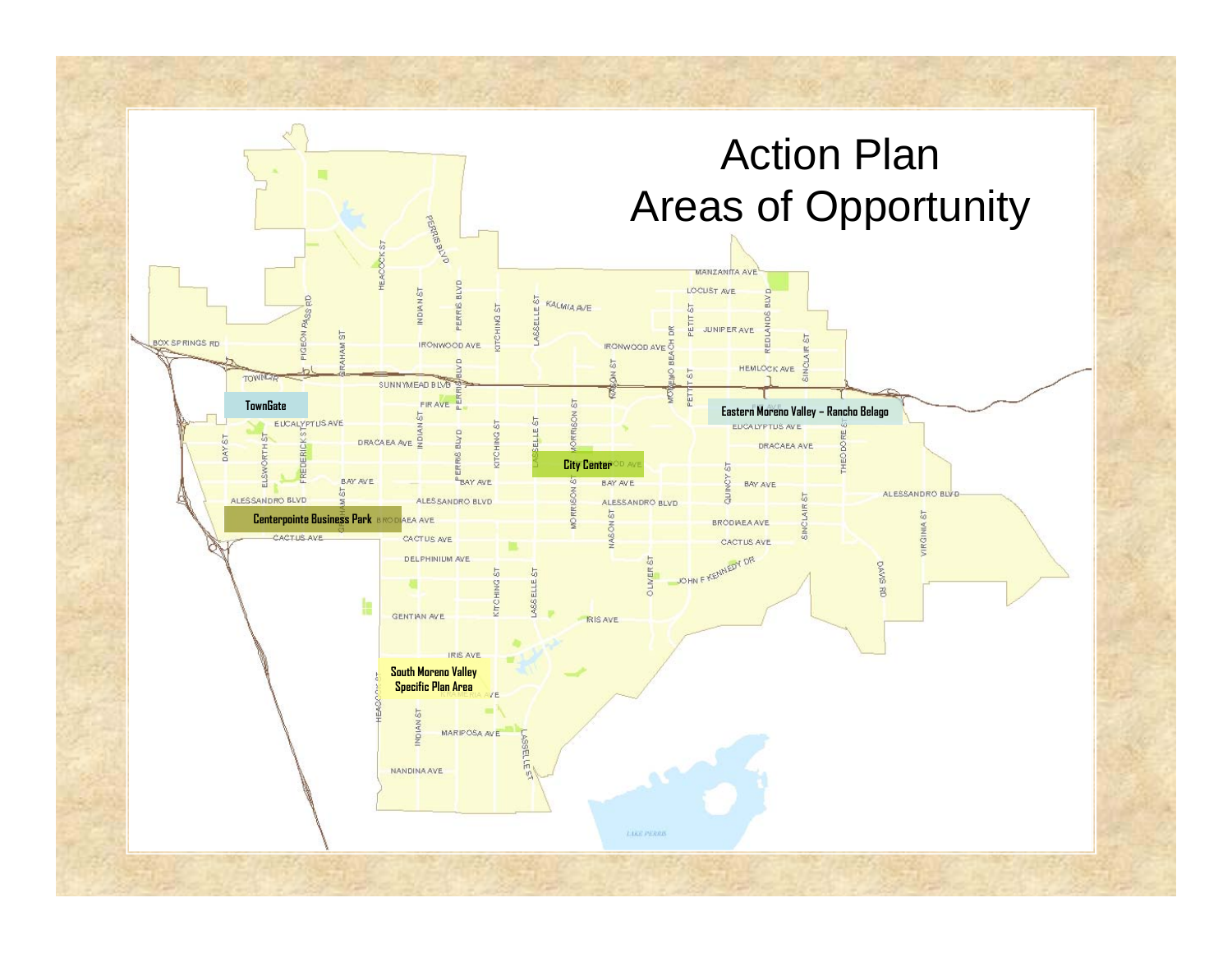### **TownGate**

- Major retail area that produced \$2.84 million in sales tax in 2010 (26.19% of City total)
- New owner of Moreno Valley Mall
- Recent success with Sports Authority, Burlington Coat Factory, Buffalo Wild Wings and two hotels
- Negotiations ongoing with several major retailers and restaurants for TownGate locations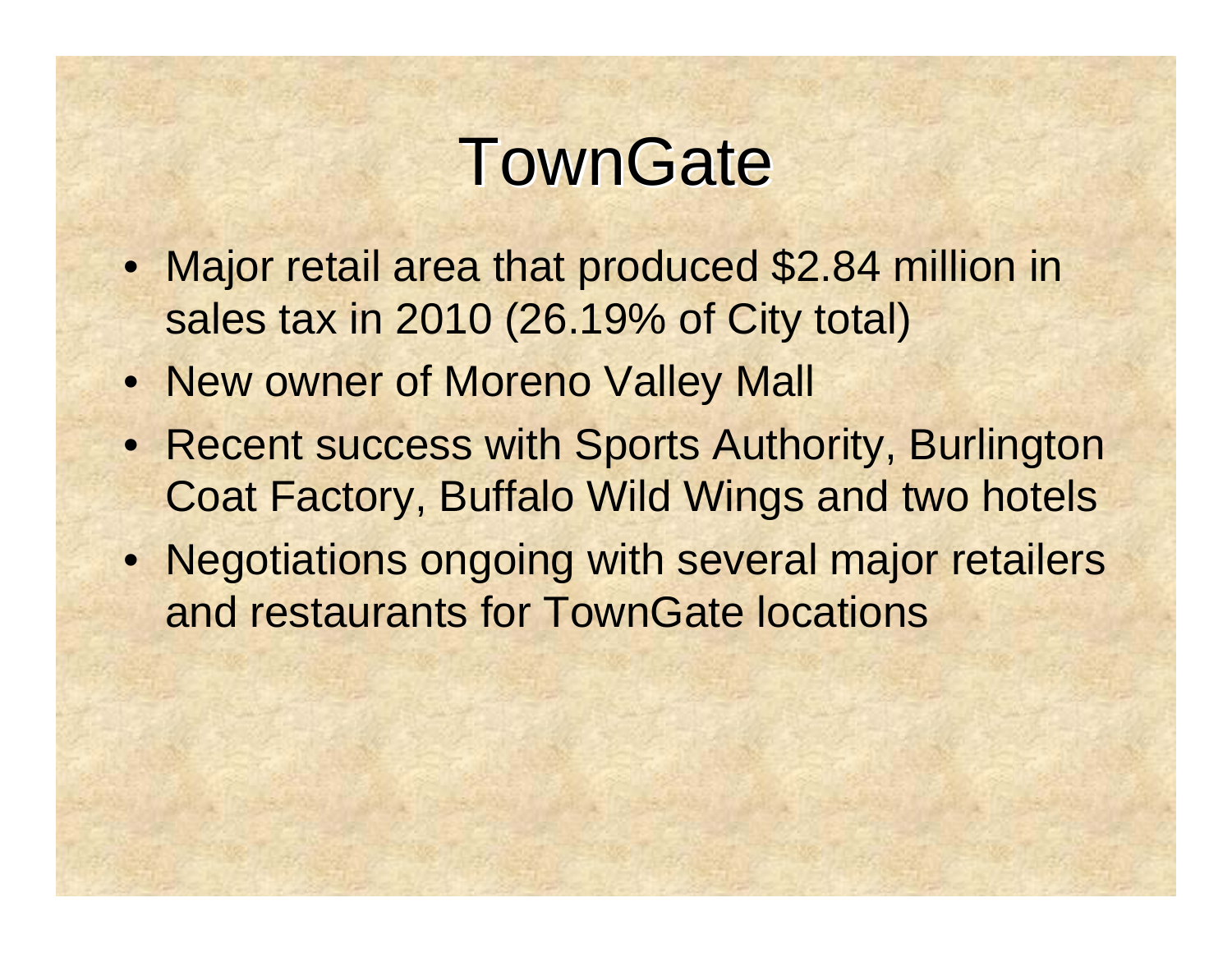### **Centerpointe Business Park**

- Major Business Park location primed to produce more employment opportunities – already home to six major corporations
- Several approved and entitled projects being considered for starting construction in short-term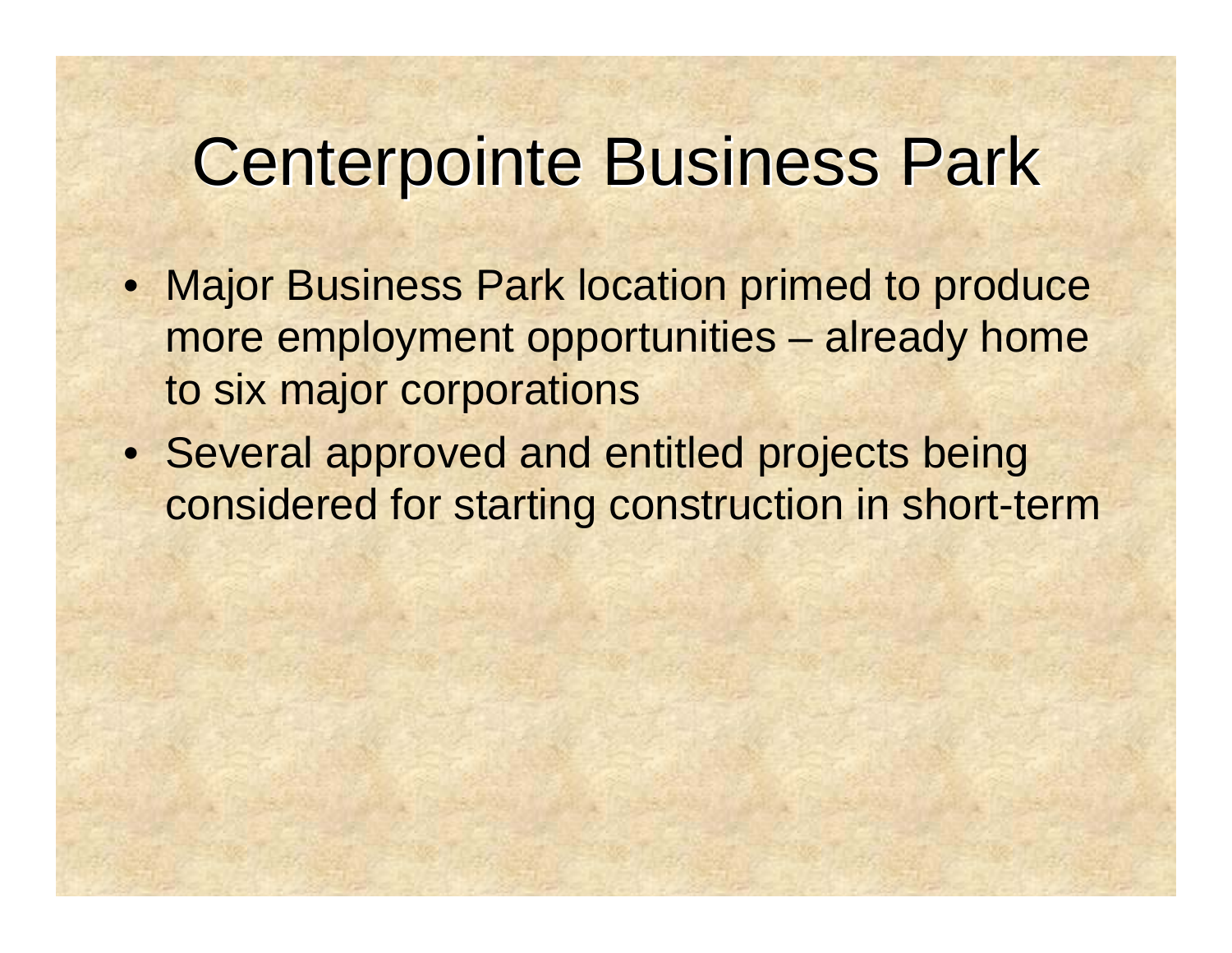### South Moreno Valley Industrial Area

- Significant job center in community with 10 major corporations already here.
- Prospects for short-term construction developments is excellent with 3.6 million s.f. in building plan check, 3.5 million s.f. approved/entitled, 3.1 million s.f. ongoing with EIR's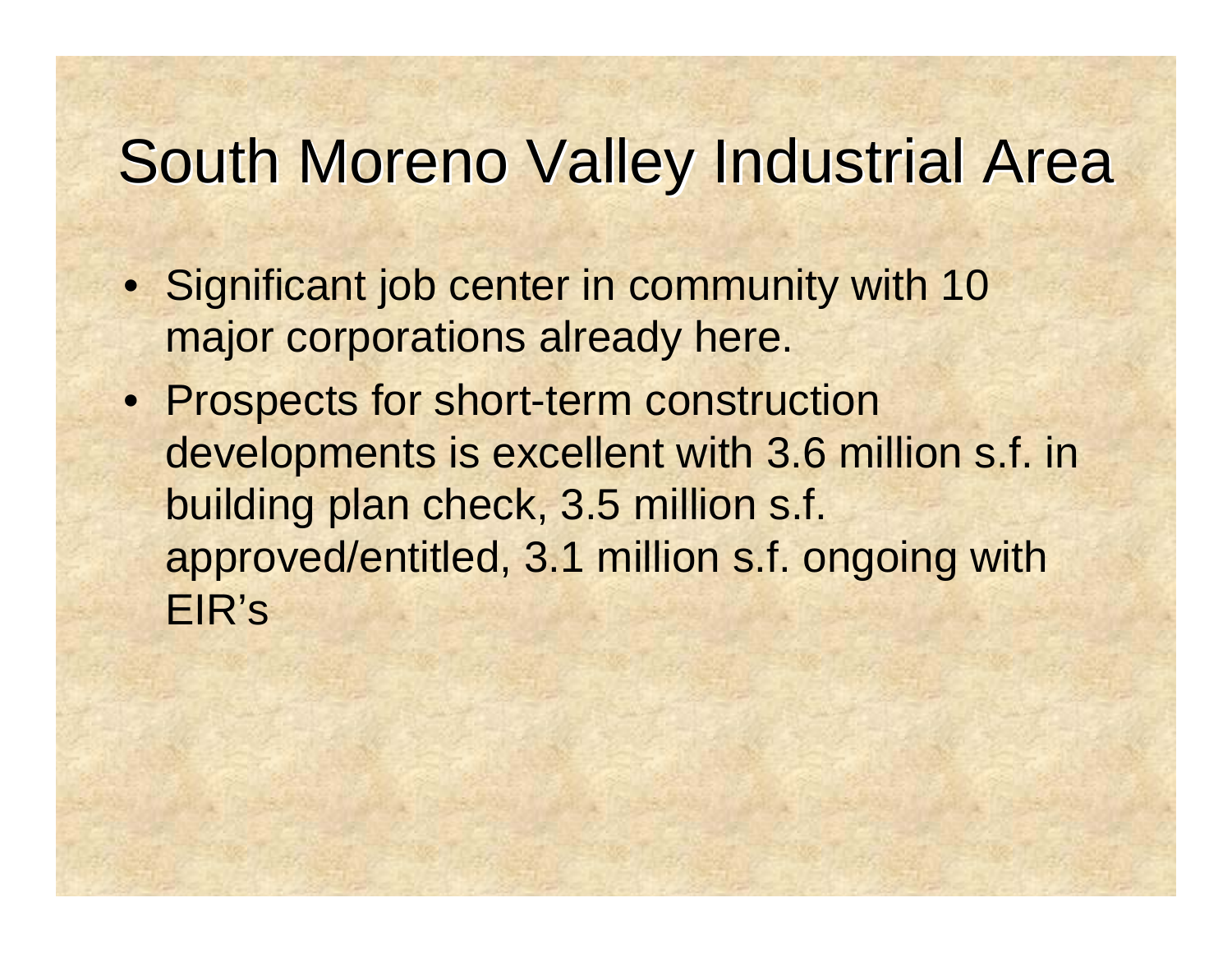#### Eastern Moreno Valley – –Rancho Belago

- Prime area of Community with large undeveloped areas.
- Skechers USA opening has generated interest by other prospective corporate users.
- Nearly 20-year old Moreno Highlands Specific Plan to expire in 2012
- Highest and Best land uses should be evaluated to address City's jobs to housing imbalance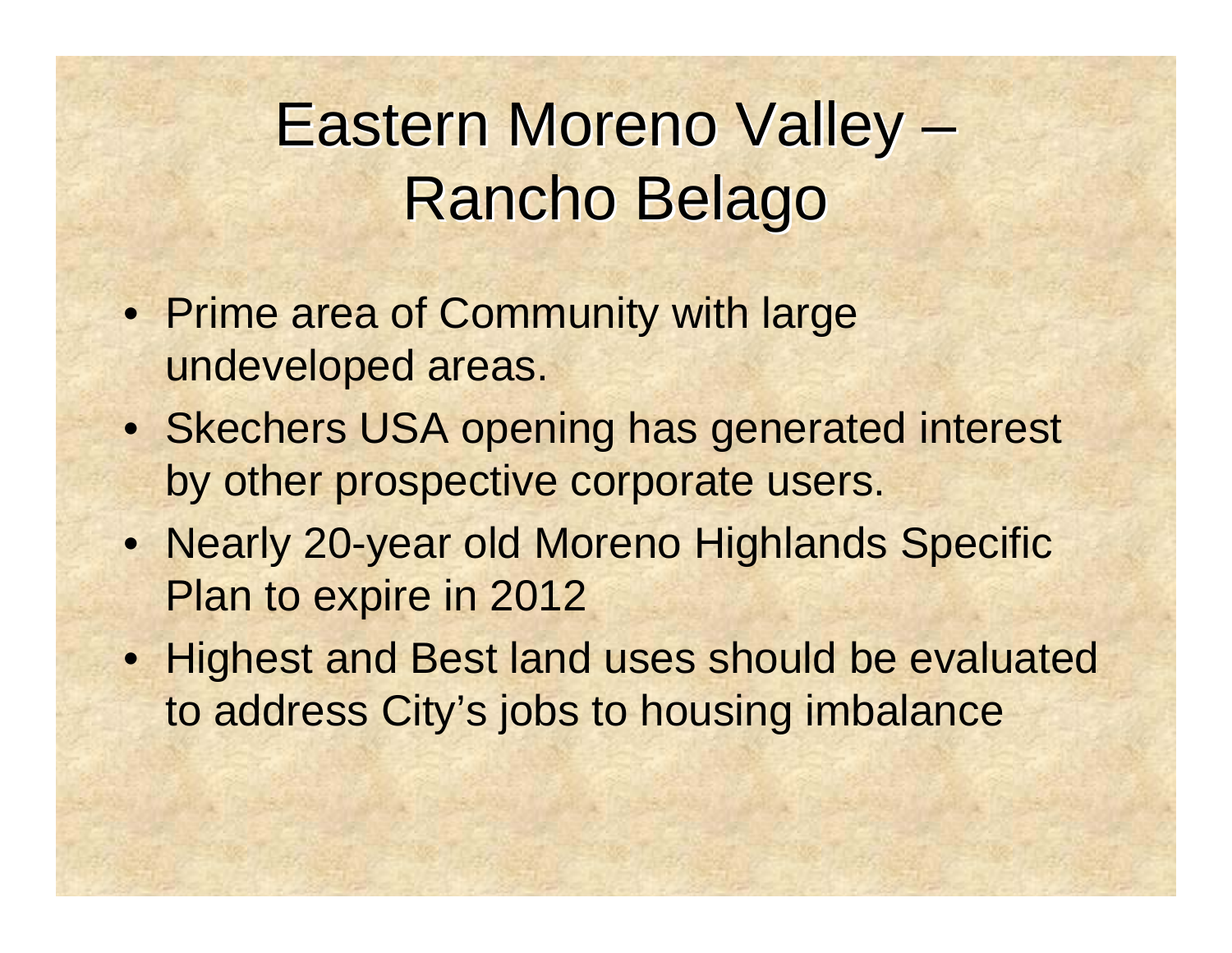# **Survey of Inland Region Industrial/Business Park Zoning**

- Ontario 25.3%
- Perris 21.7%
- San Bernardino 18.0%
- Chino 17.1%
- Fontana 17.0%
- Rancho Cucamonga 15.3%
- Riverside 15.2%
- Corona 11.4%
- Moreno Valley 9.0%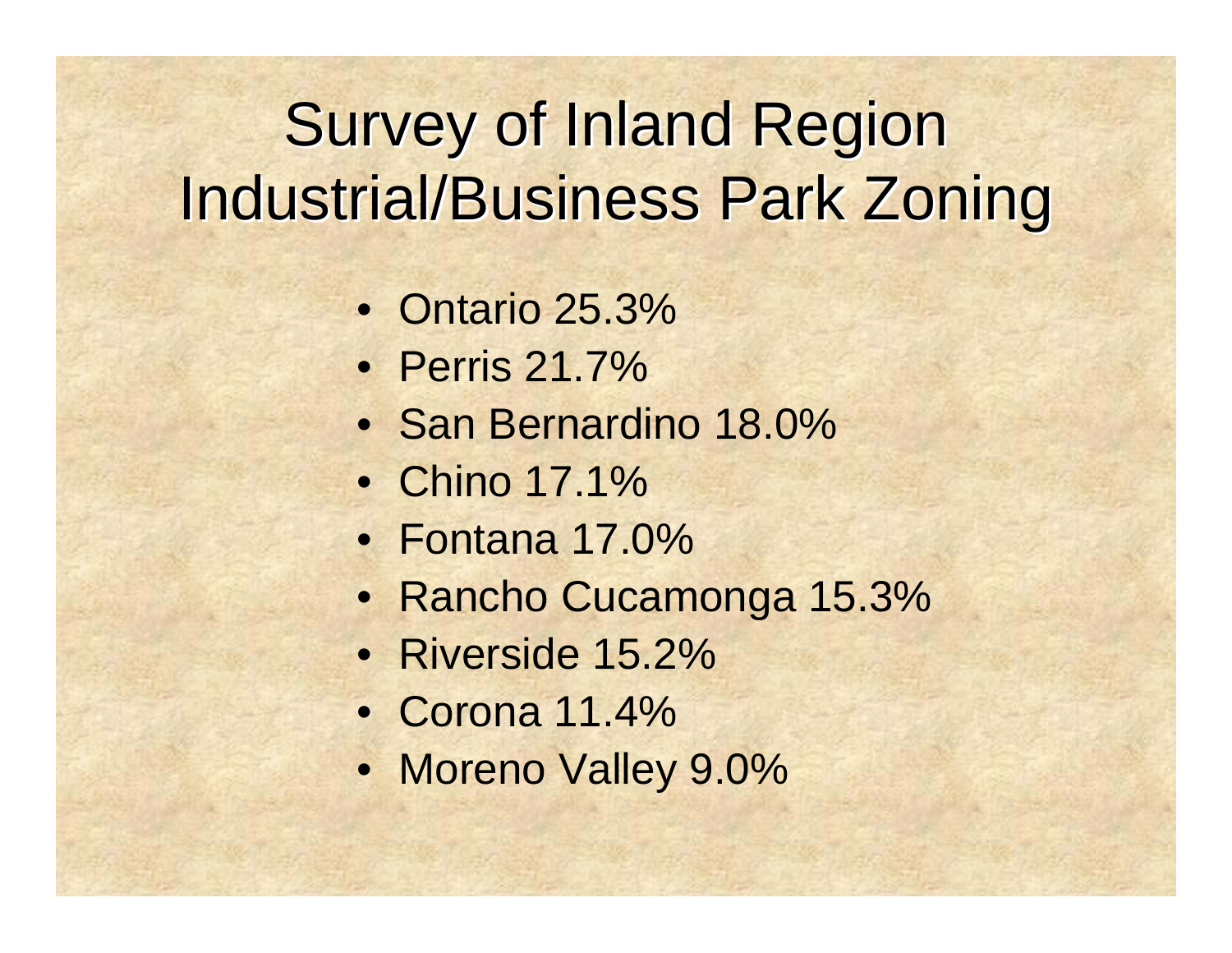# **Survey of Inland Region Industrial/Business Park Land Use**

| <b>City</b>             | <b>Population</b> | <b>City Size</b><br><u>sq. mi.</u> | <b>Workforce</b> | <b>Housing Units</b> | <b>Industrial Zoning</b><br><b>Percentage</b> | <b>Industrial</b><br><b>Developed</b> |
|-------------------------|-------------------|------------------------------------|------------------|----------------------|-----------------------------------------------|---------------------------------------|
| <b>Riverside</b>        | 297,863           | 81.5                               | 159,100          | 99,949               | 15.2%                                         | 39.3 million                          |
| <b>Moreno Valley</b>    | 188,537           | 60.0                               | 32,411           | 56,845               | 9.0%                                          | 10.1 million                          |
| Fontana                 | 188,498           | 52.4                               | 61,600           | 53,725               | 17.0%                                         | 48.3 million                          |
| <b>Rancho Cucamonga</b> | 178,904           | 40.2                               | 70,275           | 56,215               | 15.3%                                         | 36.8 million                          |
| <b>Ontario</b>          | 173,690           | 50.0                               | 107,069          | 47,276               | 25.3%                                         | 97.0 million                          |
| Chino                   | 84,973            | 30.9                               | 34,331           | 20,265               | 17.1%                                         | 40.1 million                          |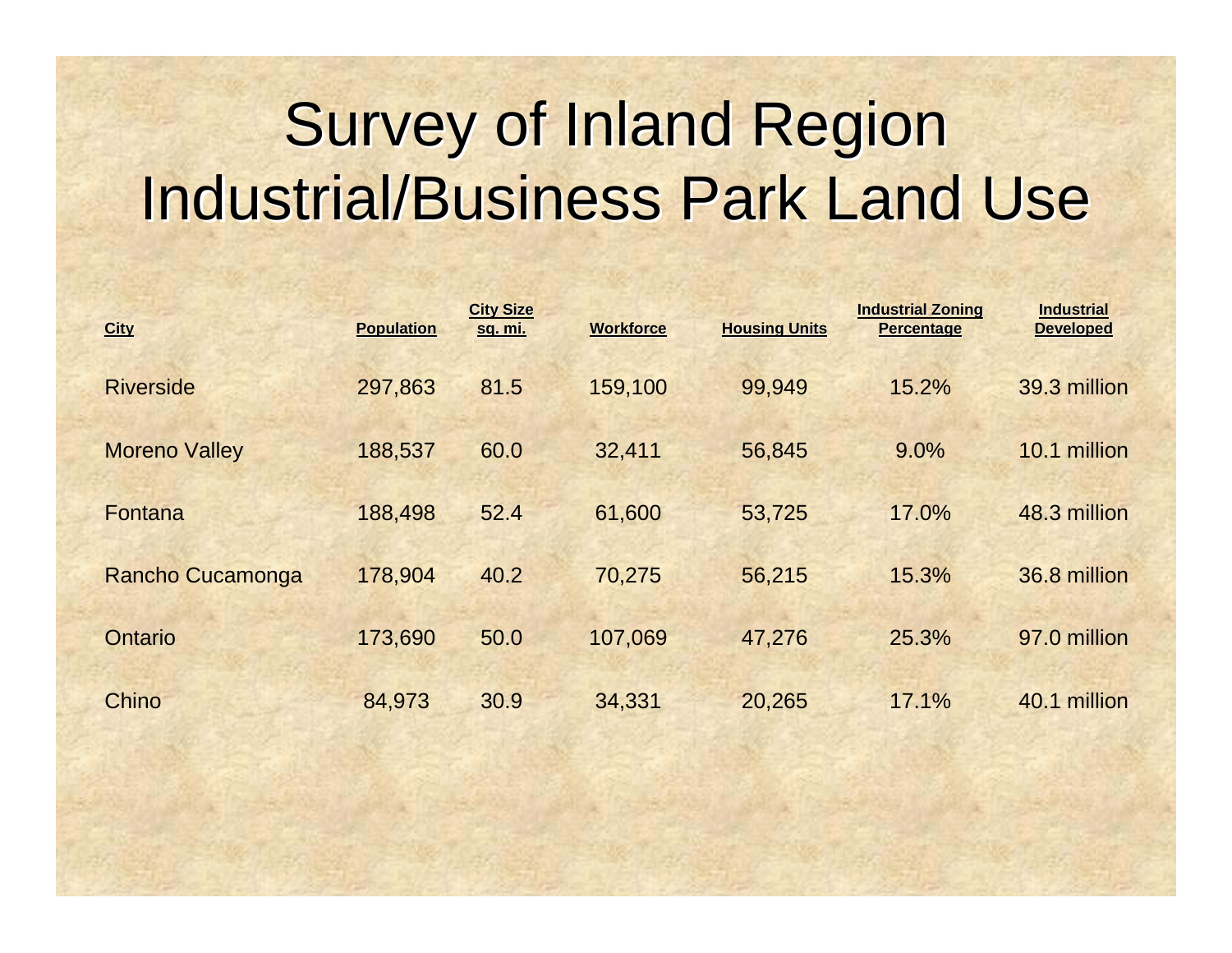# **City Center**

### *Why City Center? Why City Center?*

- Geographic center of Moreno Valley
- Home to Moreno Valley College, Riverside County Regional Medical Center, Kaiser Community Hospital, Stoneridge Towne Center, Moreno Beach Plaza, and Moreno Valley Auto Mall
- Contains large amount of newer housing developments of major developers such as American Richmond Homes, Beazer Homes, DR Horton, Pacific Community and Young **Homes**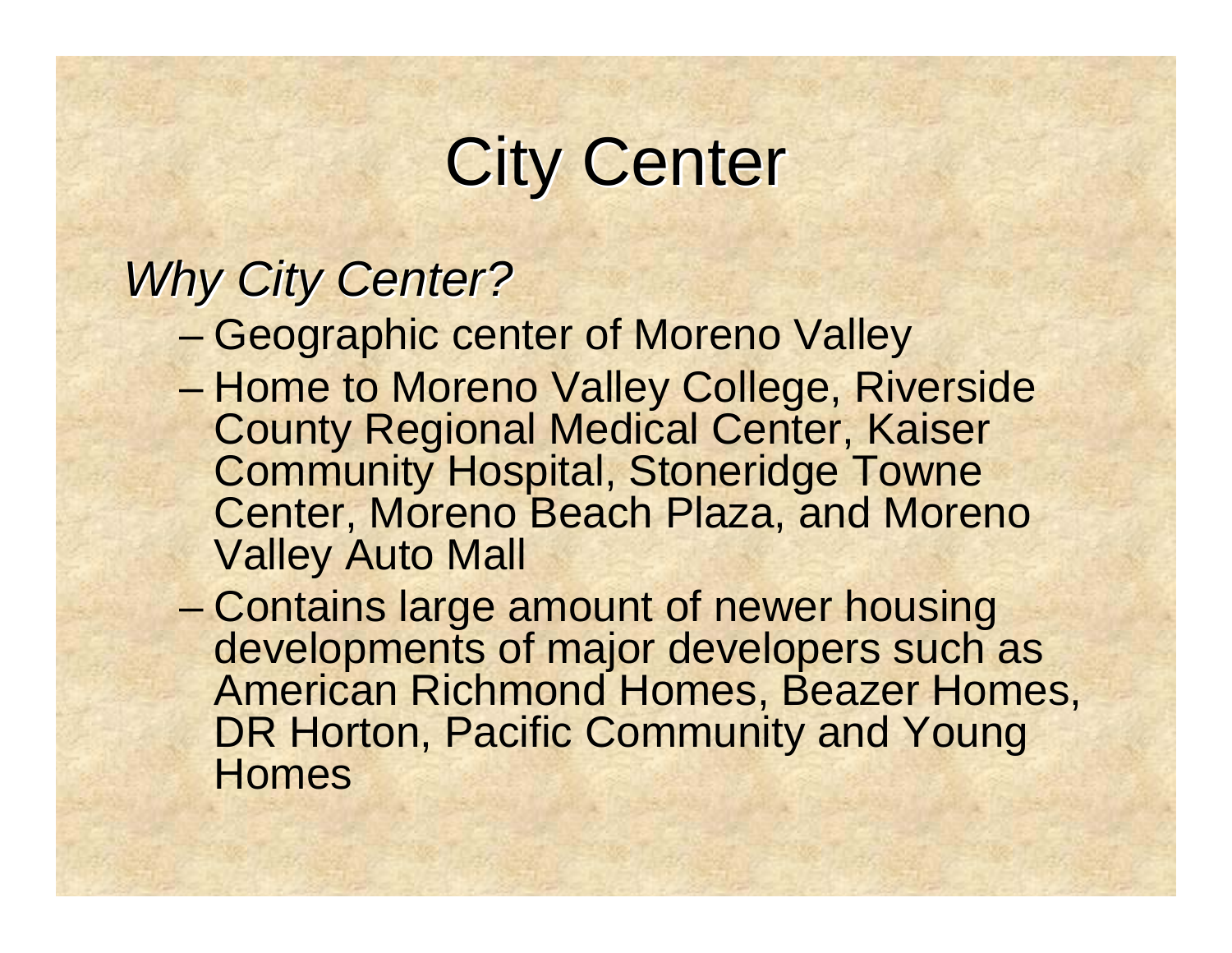## Re-sequence CIP Projects

- Installation of new SR60 southerly ramps at Moreno Beach, including extension of Eucalyptus to connect with Moreno Beach
- Improvements on Cactus Avenue between Lasselle Street to Nason Street
- Extension of Nason Street southerly to connect Cactus Avenue with Iris Avenue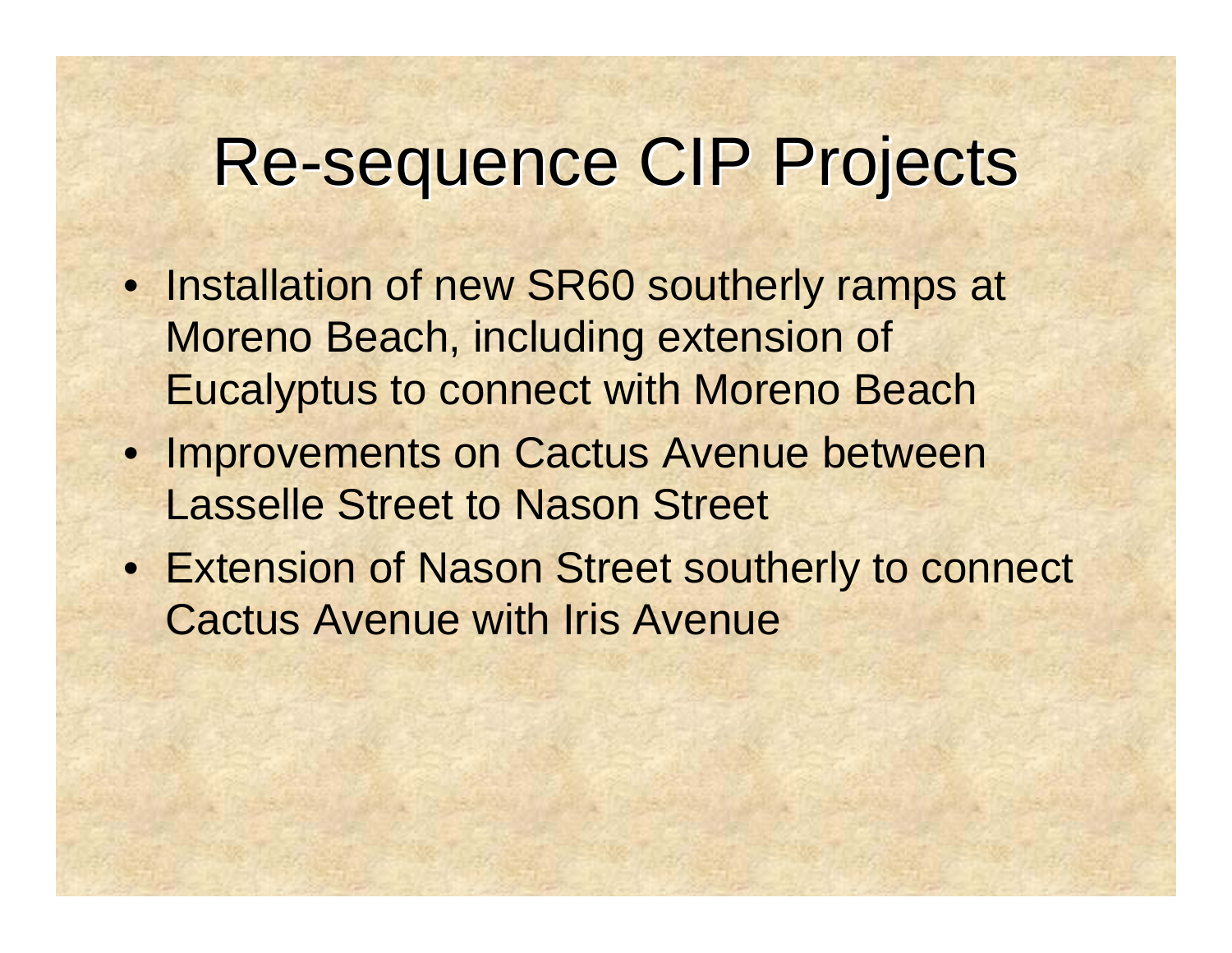Re-sequencing of CIP Projects **Provides the Following Benefits:** 

- Builds improvements identified in City's Circulation Plan
- Improves traffic circulation in center of the City
- Enhances Economic Development efforts
- Assists major stakeholders in the community RCRMC, Kaiser Community Hospital, Moreno Valley College, Stoneridge Towne Centre, Moreno Beach Plaza and the Moreno Valley Auto Mall.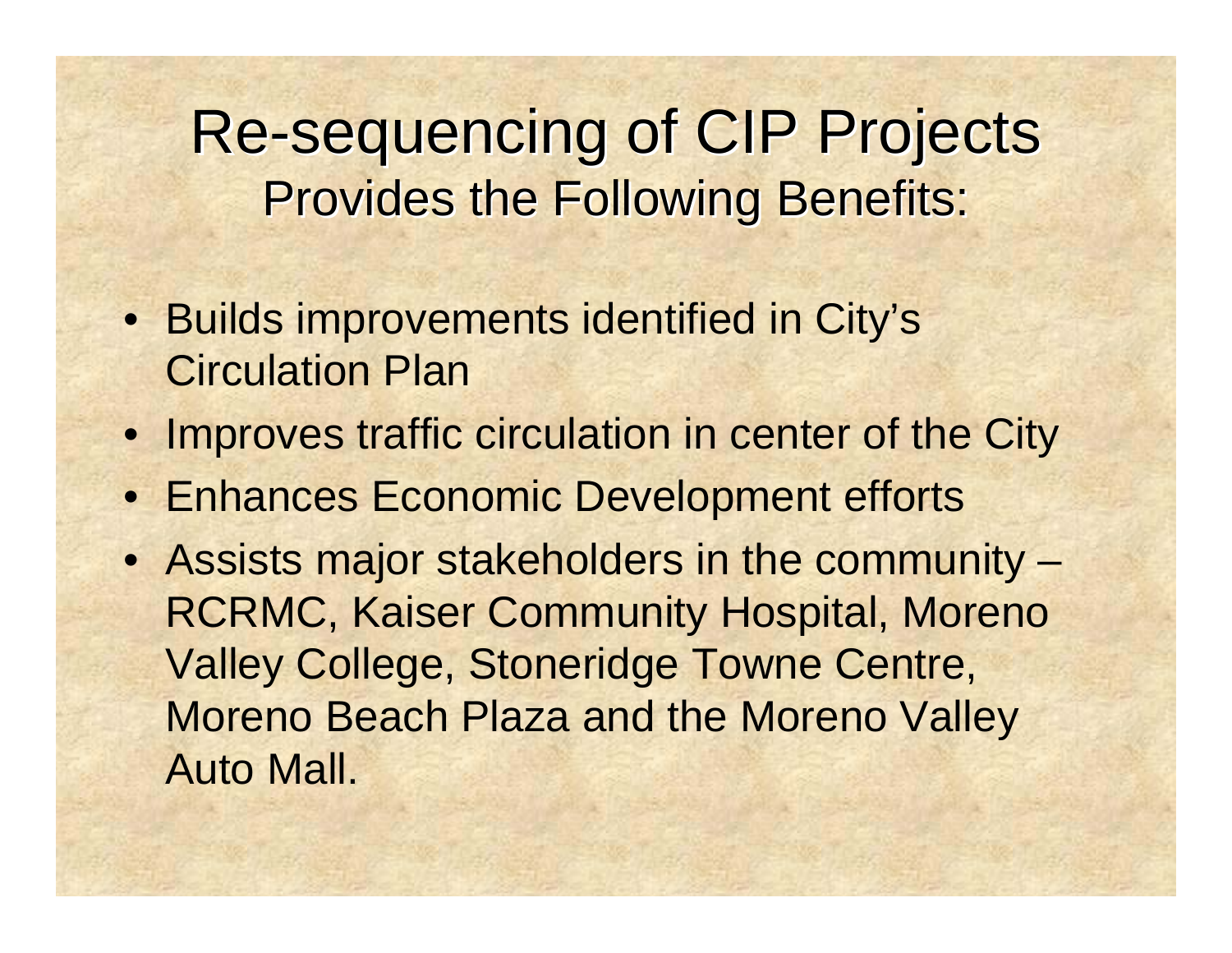### Stoneridge Towne Centre, Moreno Beach Plaza and the Auto Mall

- Major Sales Tax Producers for the City
- Potential for significant increased sales tax revenue
- Closing of any anchor use would be devastating
- Need to stabilize and enhance effectiveness of major anchor uses must be a priority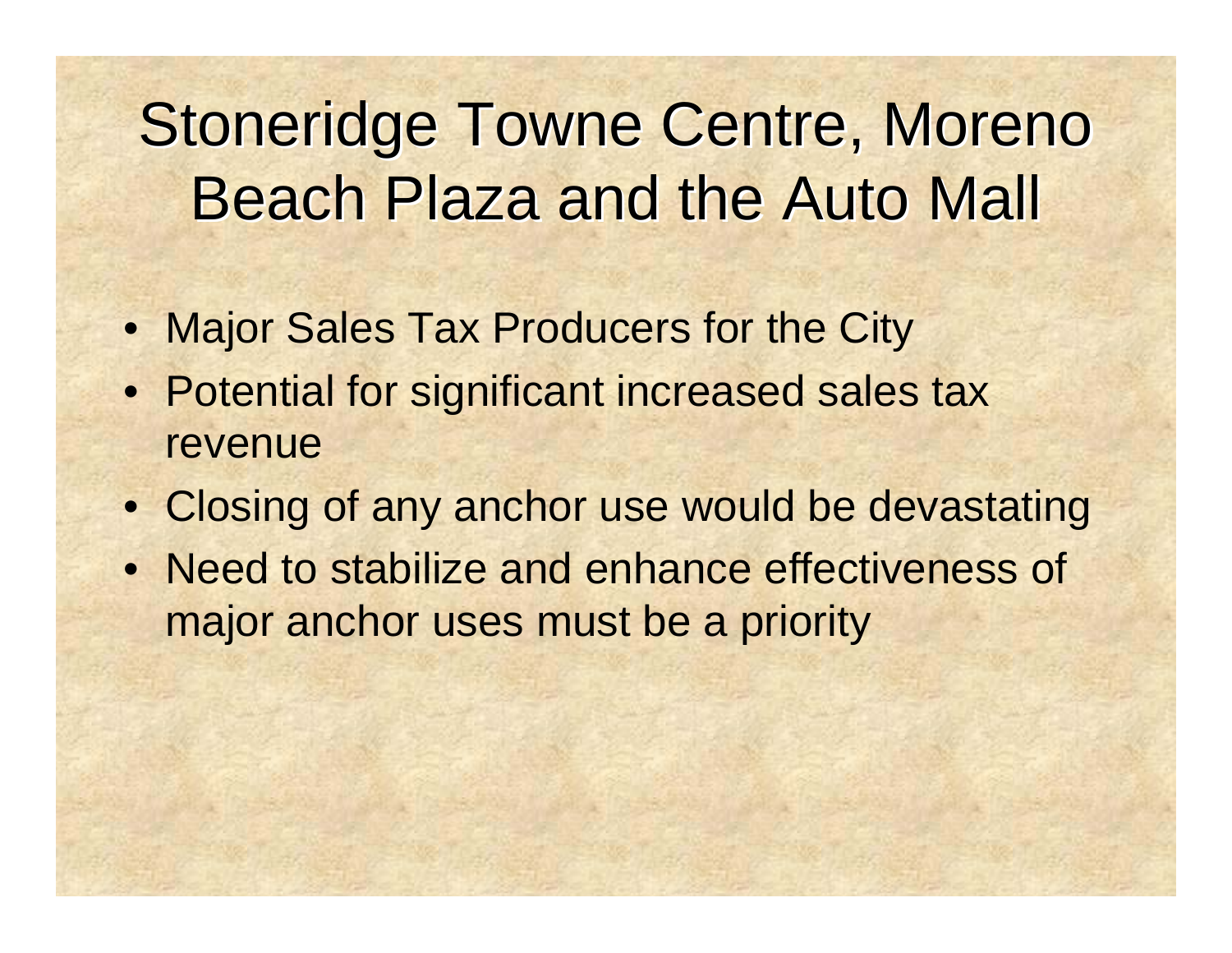# Moreno Valley College, RCRMC and Kaiser Community Hospital

- Major institutions focused on Health & Medical Field
- Expansion plans in the works for all three institutions
- Allied health industry is one of the rapidly growing professions in the U.S.
- CIP projects greatly enhance the area and fully supported by three institutions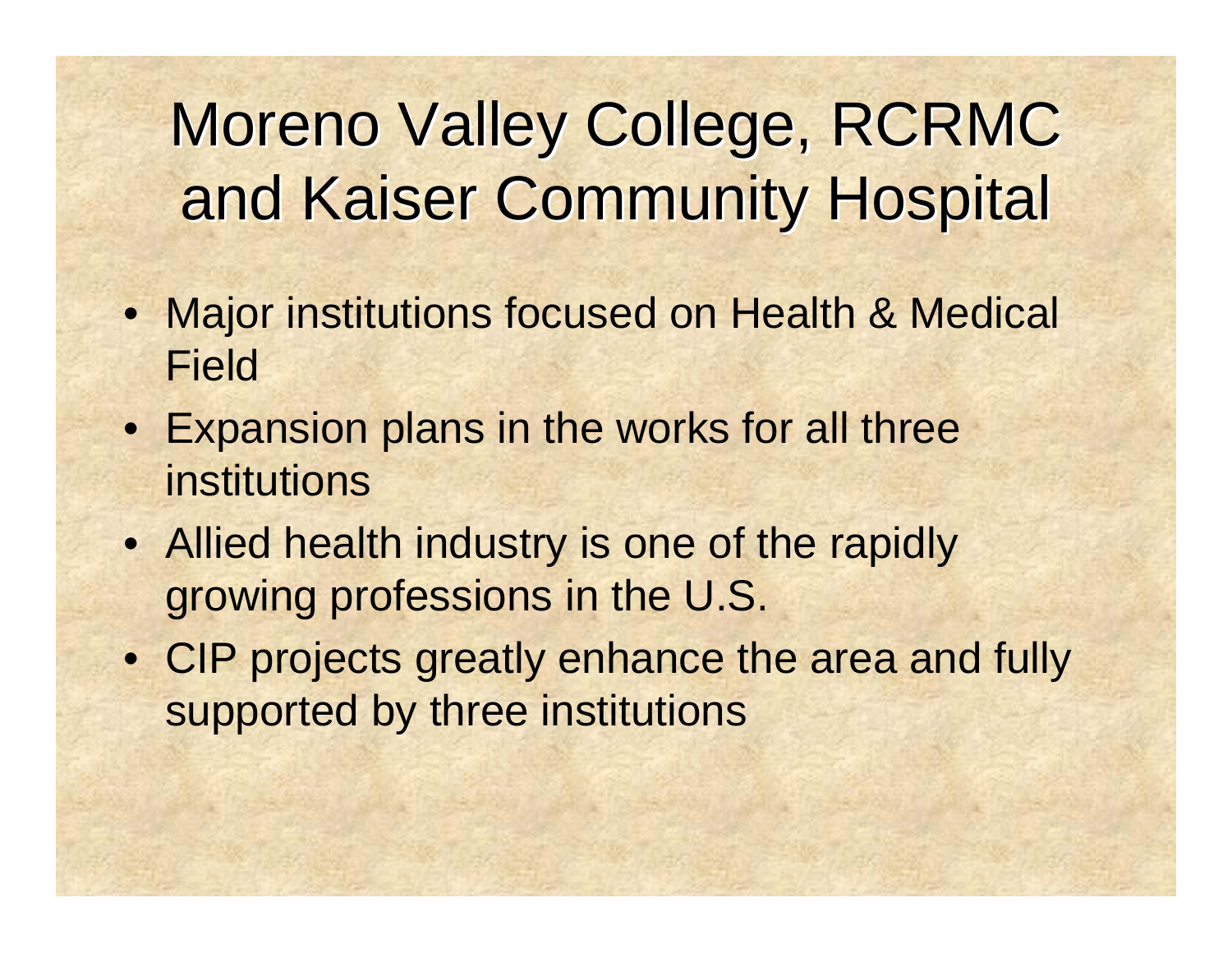## **Highland Fairview**

- City & Highland Fairview working together on plan to reposition part of Aqua Bella to develop world-class medical and health related campus
- Expand City's established overlay zone for medical office corridor
- Development of more medical and health related uses would compliment two hospitals and Community College's Allied Health Services focus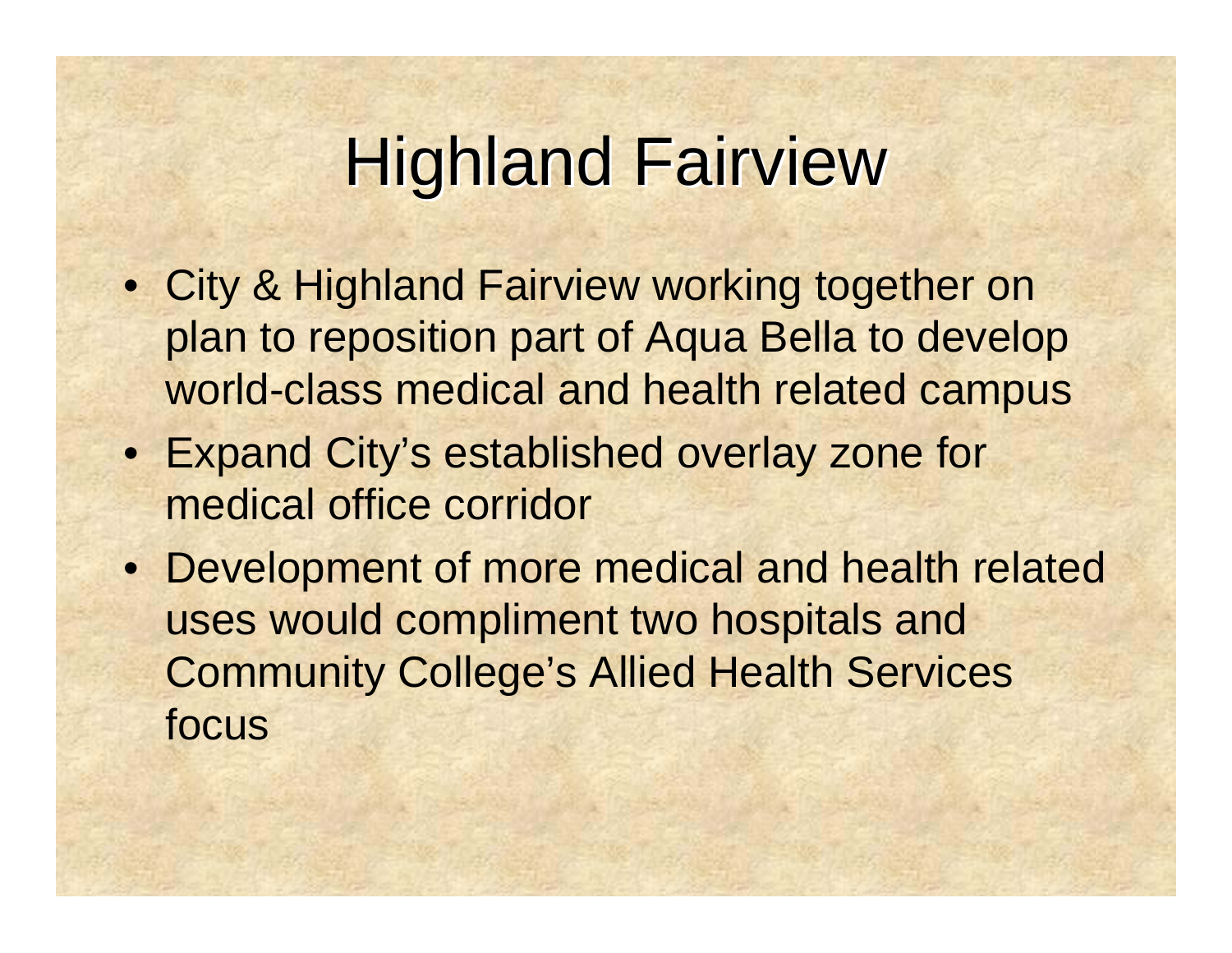### Fiscal Impact of CIP Re-sequencing

### **SR/60 Moreno Beach**

#### Estimated cost of \$10.5 million funded through:

- 1. \$2.5 million of RDA Bond proceeds
- 2. Savings of \$7 million from SR60/Nason Project
- 3. Proposed \$1 million Developer contribution

### **Cactus and Nason Improvements**

### Established cost of \$23.3 million funded through:

- 1. Estimated 10% savings by constructing projects together
- 2. \$6 million funded by RDA pass-through targeted for Flood Control projects
- 3. \$1 million funded from California's SLLP Grant
- 4. Borrowing funding from five CIP projects to generate \$13.4 million